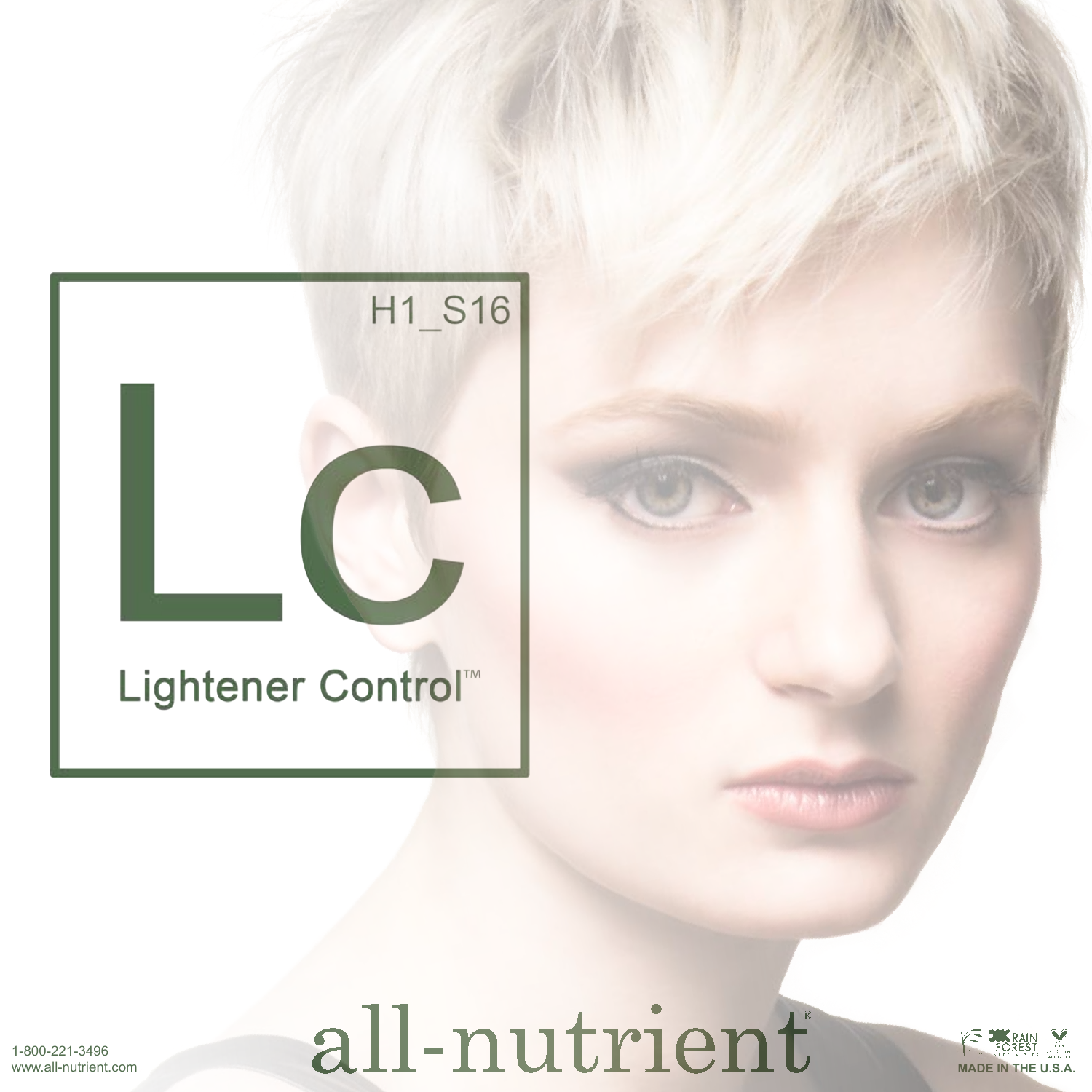#### **What It Is**

**Lightener Control™** is a lightener additive designed to improve the lightening action and the healthiness of hair.

**Lightener Control™** is a resin-based gel, infused with a blend of Keratin, amino acids, essential fatty acids, and humectants that act on the three primary components of hair: tensile strength, elasticity, and cuticle abrasion.

• Quaternized Keratin Proteins penetrate the hair and strengthen each strand.

- Humectants adhere to the hair shaft and replenish moisture.
- An exclusive Amino Acid Technology rebuilds the bonds of the hair.
- Essential Fatty Acids prevent breakage and buffer against the harmful effects of lightening.
- Made with natural organic extracts.

**Lightener Control™ will forever change the way you do lightening.**

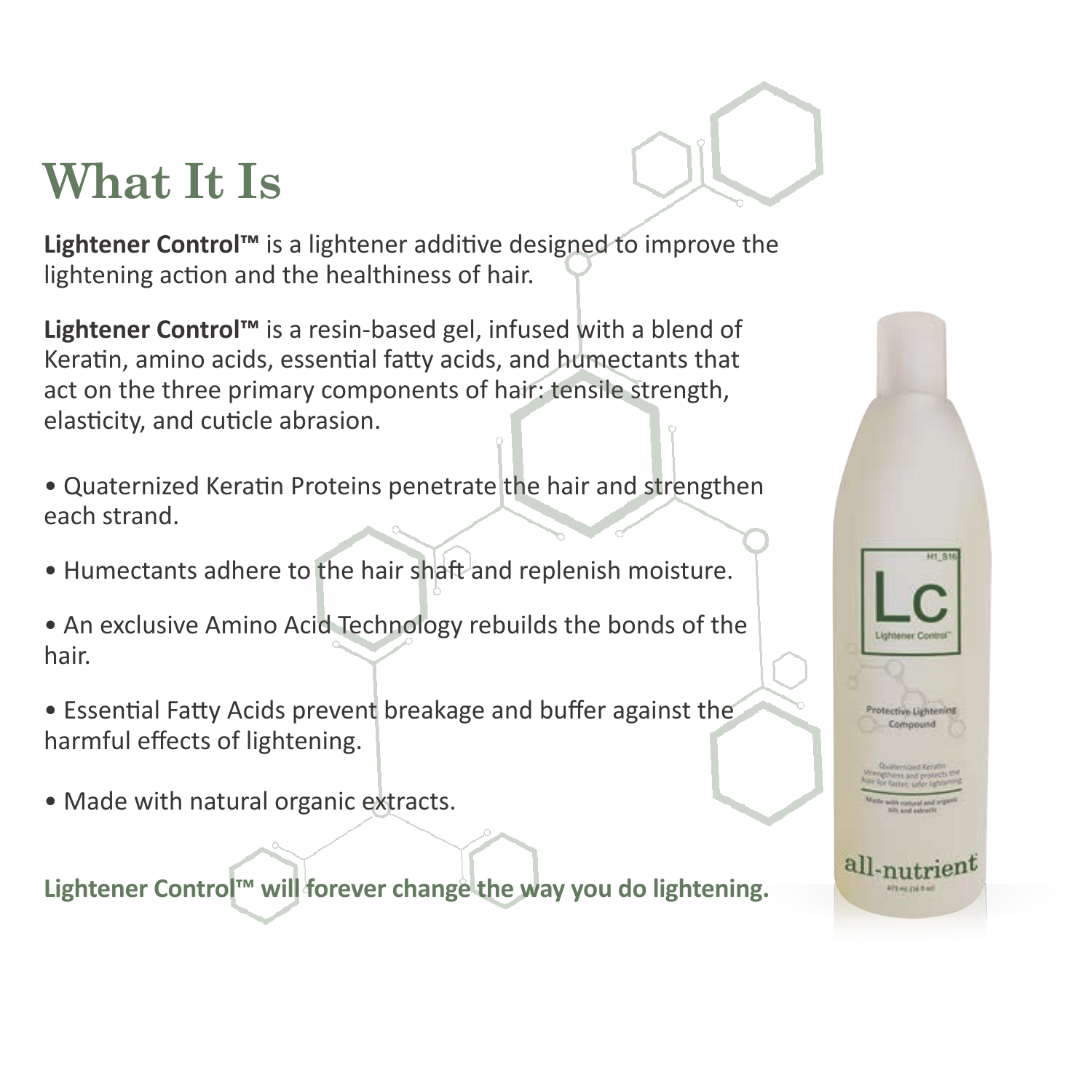## **How It Works**

Upon contact, the resins in **Lightener Control™** attach the product to the hair shaft allowing the process to begin. As the lightening mixture saturates the hair and begins the lightening process, the *Quaternized Keratin Proteins* in **Lightener Control™** deeply penetrate the cortex, permanently attaching to the internal bonds of the hair and repairing damage.

The *humectants* in **Lightener Control™** promote hydration in the hair shaft during the lightening process. These humectants soften, condition, and protect the hair. The strength of the hydrogen bonding between the water molecules present and the humectants minimizes moisture loss. This helps to keep the lightening mixture hydrated for hours.

Since the hair needs more than just water to stay hydrated and healthy, we incorporated an exclusive *Amino Acid Technology* to restore balance in the hair. Amino Acids penetrate deep into the hair shaft, reconstructing the cuticle and the bonds of the hair. Meanwhile, *essential fatty acids* increase elasticity, and the anti-inflammatory properties of **Lightener Control™** improve the condition of the scalp and nourish the hair follicles. This prevents breakage and protects against the harmful effects of the lightening process.

This balance of proteins, humectants, amino acids, and essential fatty acids, maximizes the health of the hair, thus maximizing lightening results. **Lightener Control™** will forever change the way you do lightening.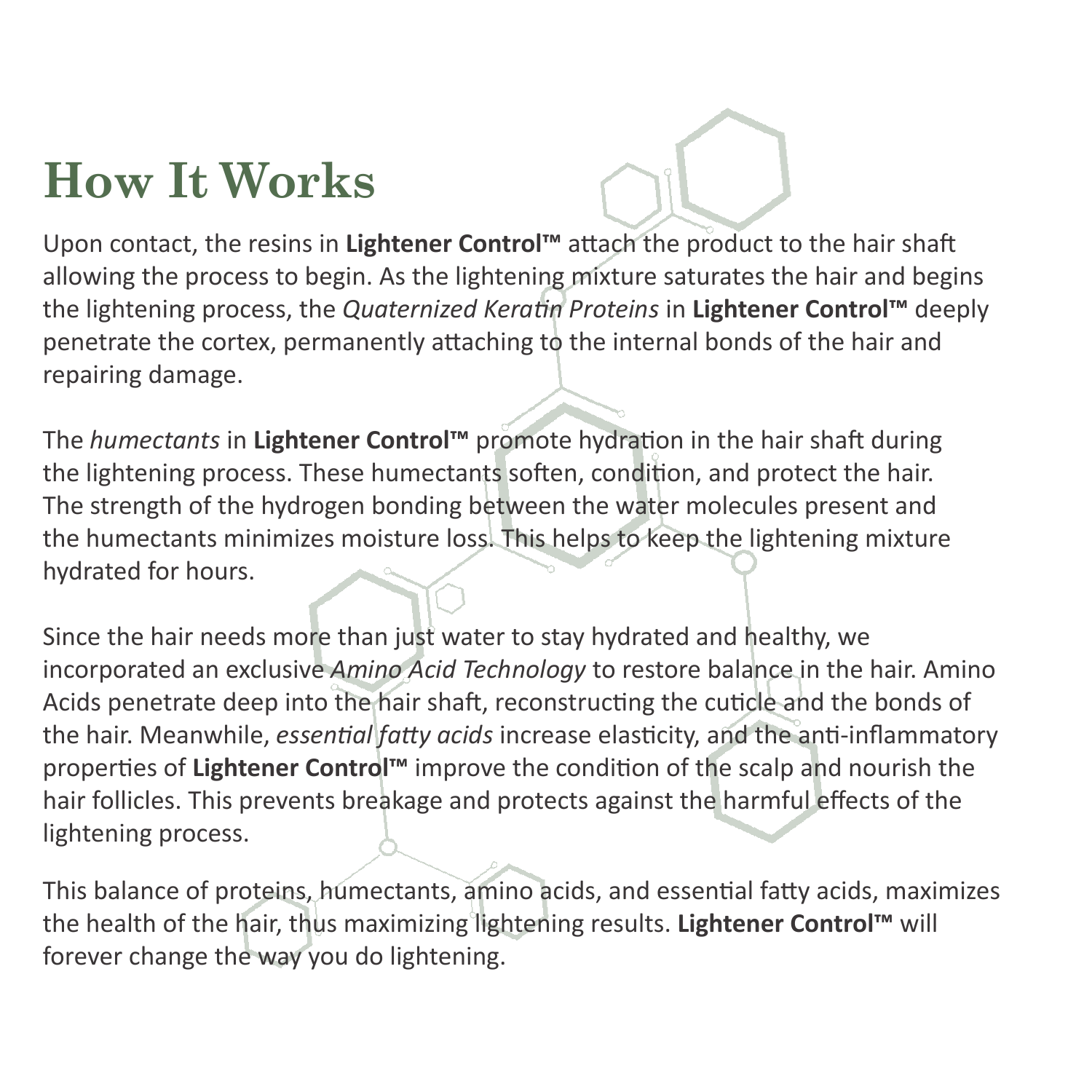## **How To Use**

**Lightener Control™** is a one-step additive! During the lightening process **Lightener Control™** permanently bonds to strengthen and protect the hair.

**Lightener Control™** is simple: Just add it to your All-Nutrient® lightening mixture. There is NO increase of developer strength nor NO extra processing time required.

**Lightener Control™** may actually speed up the lightening process.

You will both see and feel the difference that **Lightener Control™** delivers. Remember, the lower the strength of developer, the better the condition and texture of hair.

## **Directions for Use**

1. Add 1/2 oz. (15 grams) of **Lightener Control™** to 1 oz. (30 grams) of lightener and 1 oz. (30 grams) of developer.

- 2. Use of scale is recommended. Mix well and use immediately.
- 3. Processing times may vary. Check the process every 3-5 minutes.
- 4. Heat may be applied to speed up the lightening process.

**Balayage:** For enhanced glide ability and smoothness, you may add an additional 1/4 oz. (7.5 grams) of **Lightener Control™** to your mixture.

Note: Always follow the manufacturers' mixing and timing recommendations when lightening.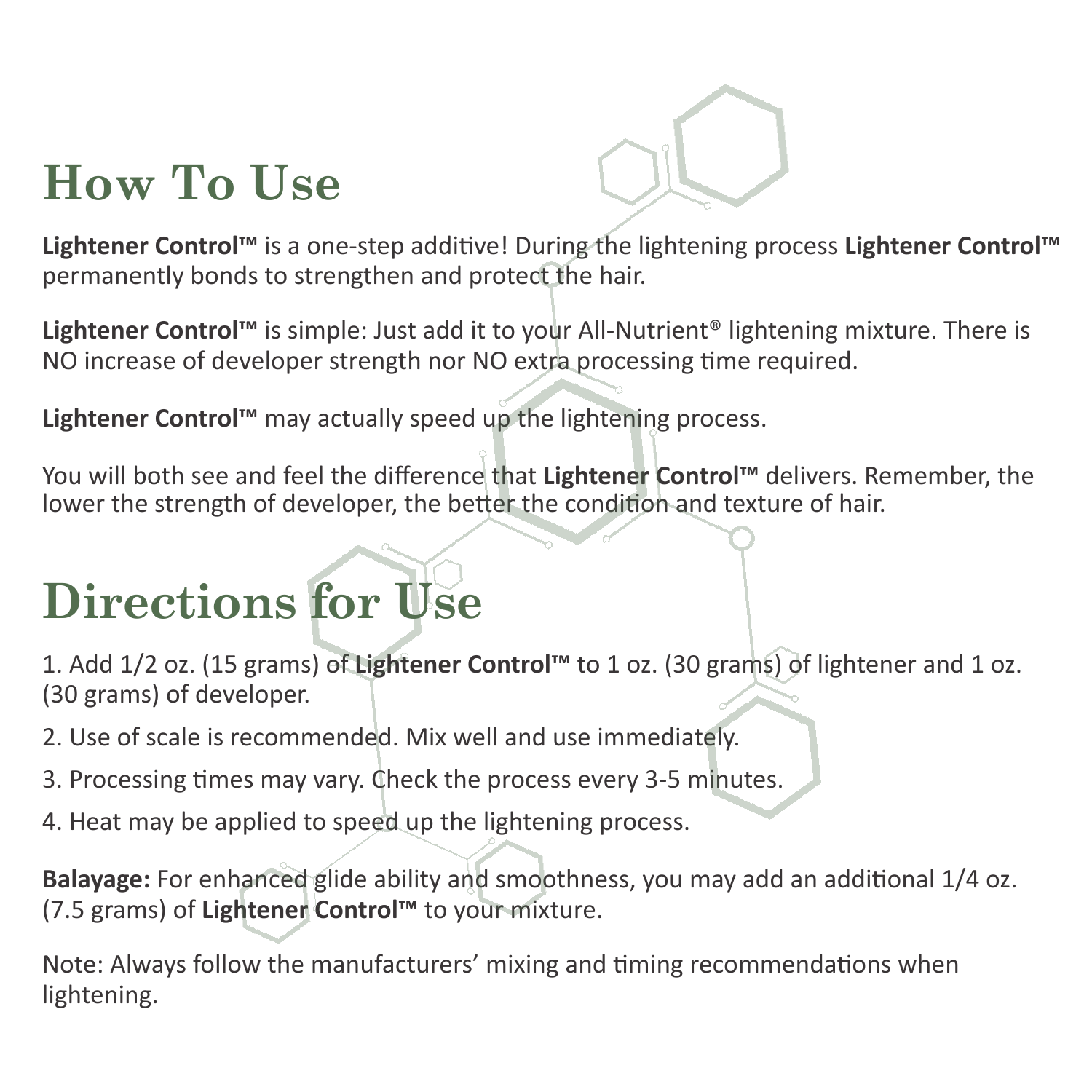## **Balayage**

**Lightener Control's™** blend of proteins and moisturizers gives your lightening mixture a creamy consistency for ideal control.

**Lightener Control™** is perfect for non-slip foiling and balayage placement without bleeding.

If you balayage, you will enjoy using **Lightener Control™**. This product yields an ultrasmooth medium that glides and flows effortlessly on hair. The advantage is enhanced surface bonding for a more balanced result. The lightening mixture stays moist and smooth, roots to ends, allowing you to create exciting color blends. For balayaging, you may add an additional 1/4 oz (7.5 grams) of **Lightener Control™** to your mixture for an ultra smooth creamy consistency.

**Lightener Control™** will give you premium results. Perfect placement. No sectional bleeding. Moisture roots to ends.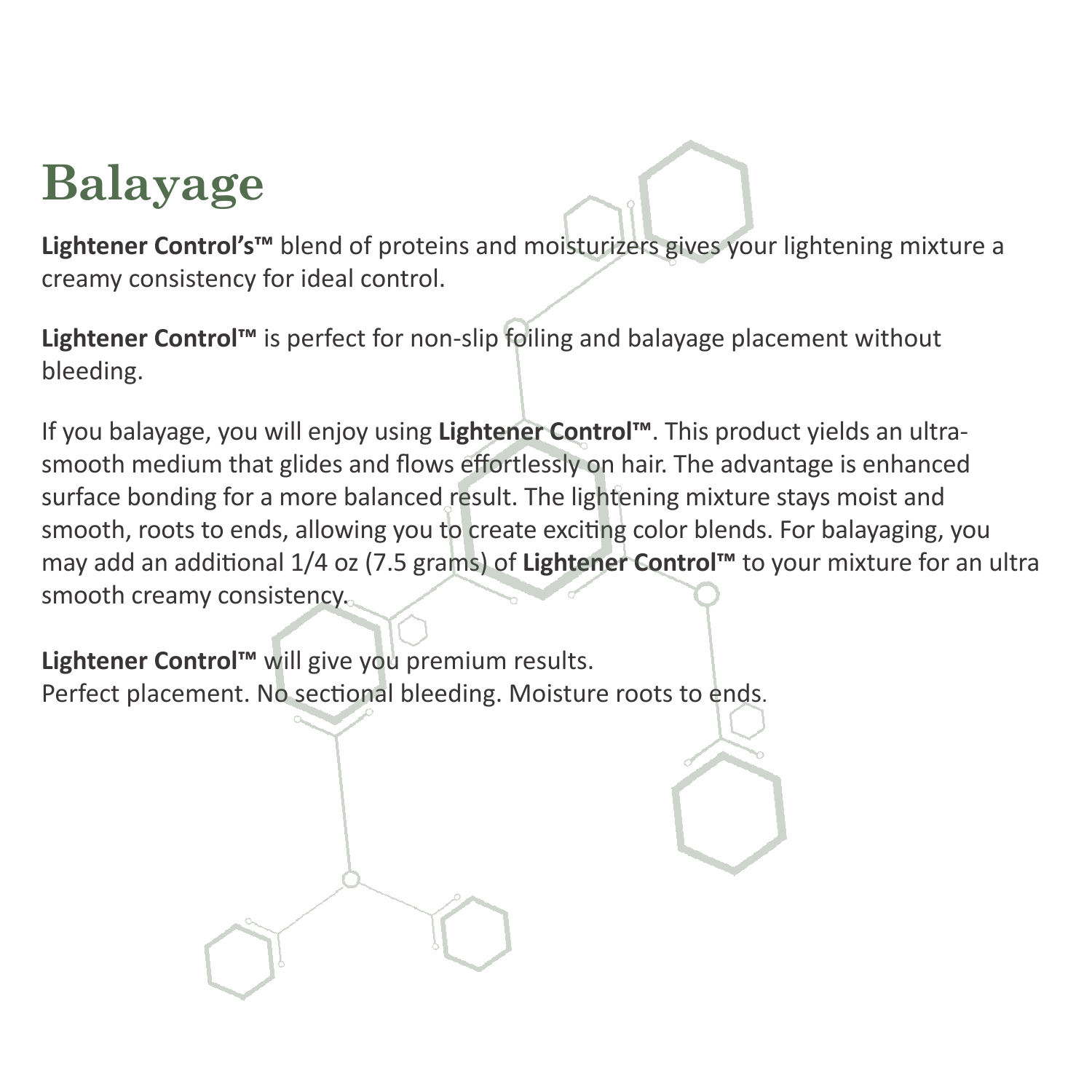|                                 | Lightener Control™                              | <b>Competitor Plex 1</b> | <b>Competitor Plex 2</b> |
|---------------------------------|-------------------------------------------------|--------------------------|--------------------------|
| Number of steps?                | $\mathbf{1}$                                    | 3                        | $\overline{2}$           |
| Increase developer?             | no                                              | yes                      | yes                      |
| Additional re-bonding<br>steps? | no                                              | yes                      | yes                      |
| Is a home product<br>required?  | Not for home use.<br>For professional use only. | yes                      | yes                      |
| Increased processing<br>time?   | no                                              | yes                      | yes                      |
| Cost effective?                 | yes                                             | $\epsilon$<br>no         | no                       |
|                                 |                                                 |                          |                          |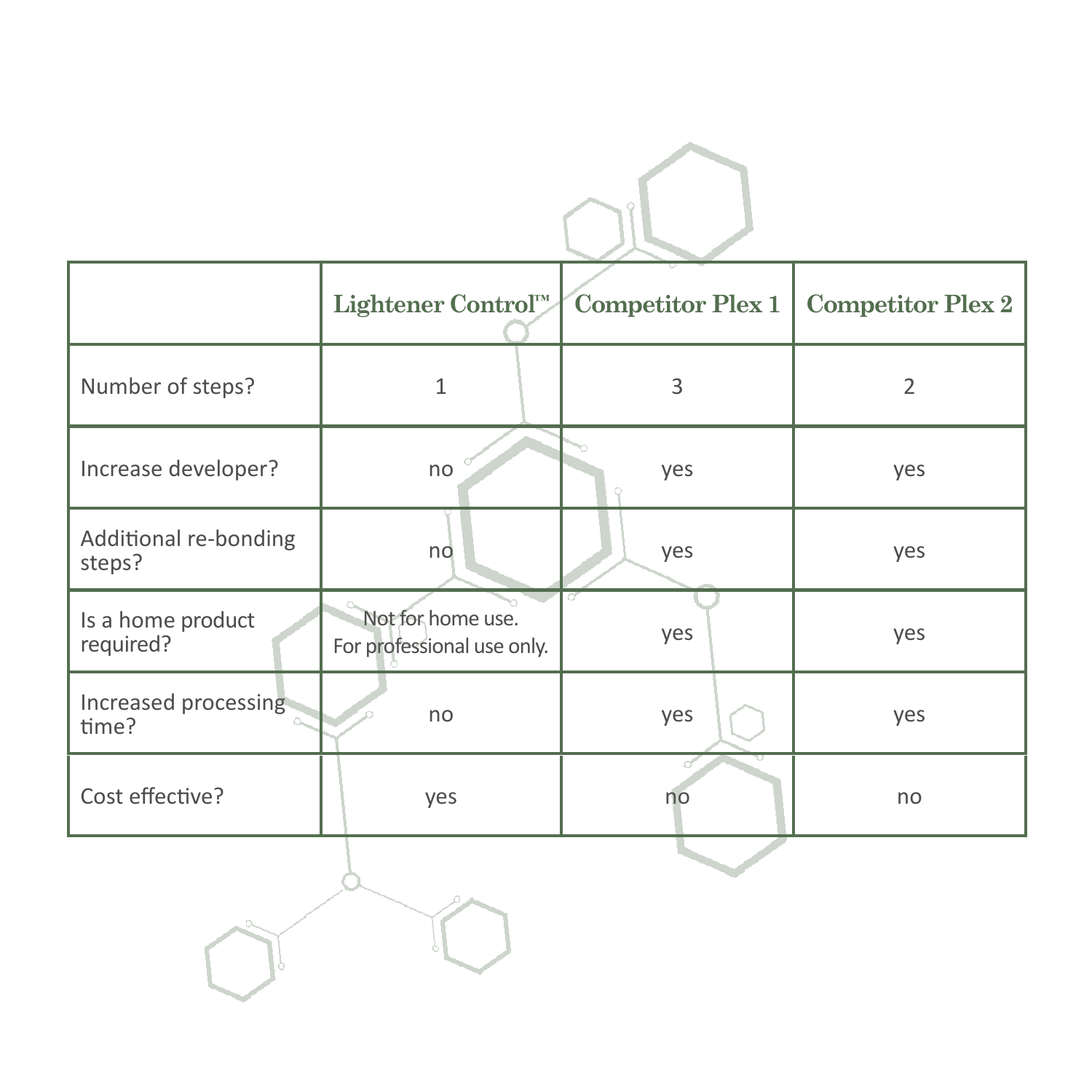#### **Frequently Asked Questions**

#### **How much developer should I use?**

Follow the manufacturer's recommendation on ratio of developer to lightener (bleach) needed. For All-Nutrient**®** developers, we recommend the ratio of 1 oz. (30 grams) of lightener to 1 oz. (30 grams) of developer with 1/2 oz. (15 grams) of **Lightener Control™**.

#### **Do I need to use a stronger volume developer with Lightener Control™?**

No. Use whichever volume you normally would. There is no need to increase the strength of the developer.

#### **Will the lightening process slow down with Lightener Control™?**

No. It will process at the same rate as usual, maybe even a little quicker due to **Lightener Control's™** bonding ability.

#### **Can I still mix in All-Nutrient Pure Oil?**

Yes! Adding Pure Oil will only enhance the endless benefits of **Lightener Control™**.